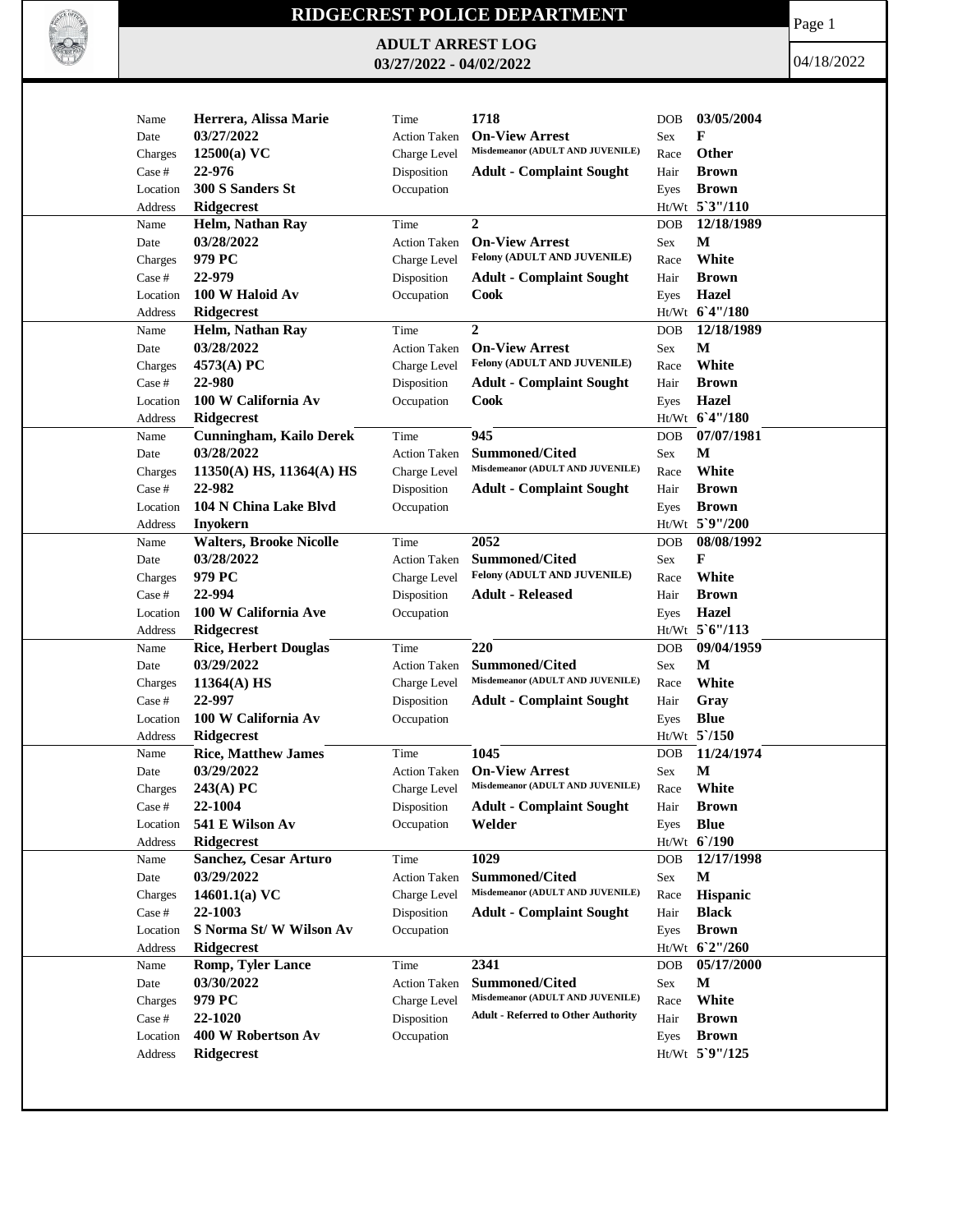| Name               | <b>Stacy, Jenea Darlene</b>          | Time                | 2341                                                 | <b>DOB</b> | 06/06/1990      |
|--------------------|--------------------------------------|---------------------|------------------------------------------------------|------------|-----------------|
| Date               | 03/30/2022                           | <b>Action Taken</b> | <b>On-View Arrest</b>                                | Sex        | F               |
| Charges            | 14601.1(a) $VC$                      | Charge Level        | Misdemeanor (ADULT AND JUVENILE)                     | Race       | White           |
| Case #             | 22-1021                              | Disposition         | <b>Adult - Complaint Sought</b>                      | Hair       | <b>Brown</b>    |
| Location           | 400 W Roberston Av                   | Occupation          | Unemployed                                           | Eyes       | Hazel           |
| Address            | <b>Ridgecrest</b>                    |                     |                                                      |            | Ht/Wt 4`11"/135 |
| Name               | <b>Smith, Shanine Deshon</b>         | Time                | 1838                                                 | <b>DOB</b> | 09/13/1986      |
| Date               | 03/30/2022                           | <b>Action Taken</b> | <b>Summoned/Cited</b>                                | Sex        | F               |
| Charges            | 14601.1(a) VC, Outside Warr. - M     | Charge Level        | Misdemeanor (ADULT AND JUVENILE)                     | Race       | <b>Black</b>    |
| Case #             | 22-1018                              | Disposition         | <b>Adult - Complaint Sought</b>                      | Hair       | <b>Black</b>    |
| Location           | 100 W Drummond Av                    | Occupation          |                                                      | Eyes       | <b>Brown</b>    |
| Address            | <b>Ridgecrest</b>                    |                     |                                                      |            | Ht/Wt 5`5"/200  |
| Name               | <b>Smith, Shanine Deshon</b>         | Time                | 1838                                                 | DOB        | 09/13/1986      |
| Date               | 03/30/2022                           | <b>Action Taken</b> | <b>Summoned/Cited</b>                                | Sex        | F               |
| Charges            | <b>Warrant Arrest</b>                | Charge Level        | Misdemeanor (ADULT AND JUVENILE)                     | Race       | <b>Black</b>    |
| Case #             | 21-2488                              | Disposition         | <b>Adult - Complaint Sought</b>                      | Hair       | <b>Black</b>    |
| Location           | 100 W Drummond Ave                   | Occupation          |                                                      | Eyes       | <b>Brown</b>    |
| Address            | Ridgecrest                           |                     |                                                      |            | Ht/Wt 5`5"/200  |
| Name               | <b>Bills, Amy Luv</b>                | Time                | 1323                                                 | DOB        | 09/22/1974      |
| Date               | 03/30/2022                           | <b>Action Taken</b> | <b>Summoned/Cited</b>                                | Sex        | F               |
| Charges            | 979 PC                               | Charge Level        | Misdemeanor (ADULT AND JUVENILE)                     | Race       | White           |
| Case #             | 21-1507                              | Disposition         | <b>Adult - Complaint Sought</b>                      | Hair       | <b>Blonde</b>   |
| Location           | 500 W Drummond Ave                   | Occupation          |                                                      | Eyes       | <b>Blue</b>     |
| Address            | <b>Ridgecrest</b>                    |                     |                                                      |            | Ht/Wt 5 11"/295 |
| Name               | <b>Ward, Marquise Dashon</b>         | Time                | 1801                                                 | <b>DOB</b> | 12/04/1995      |
| Date               | 03/30/2022                           | Action Taken        | <b>Summoned/Cited</b>                                | Sex        | M               |
| Charges            | 12500(a) VC, 979 PC                  | Charge Level        | Misdemeanor (ADULT AND JUVENILE)                     | Race       | <b>Black</b>    |
| Case #             | 22-1017                              | Disposition         | <b>Adult - Complaint Sought</b>                      | Hair       | <b>Black</b>    |
| Location           | 100 S Holly Canyon                   | Occupation          |                                                      | Eyes       | <b>Brown</b>    |
| Address            | <b>Ridgecrest</b>                    |                     |                                                      |            | Ht/Wt 5'11"/180 |
| Name               | <b>Vice, Douglas M</b><br>03/31/2022 | Time                | 1407                                                 | <b>DOB</b> | 06/27/1963<br>M |
| Date               | $148(A)(1)$ PC, Outside Warr. - F,   | <b>Action Taken</b> | <b>On-View Arrest</b><br>Felony (ADULT AND JUVENILE) | Sex        | White           |
| Charges            | 22-1025                              | Charge Level        |                                                      | Race       | <b>Brown</b>    |
| Case #<br>Location | 1000 N China Lake Bl                 | Disposition         | <b>Adult - Complaint Sought</b>                      | Hair       | <b>Blue</b>     |
|                    | <b>Sturtevant</b>                    | Occupation          |                                                      | Eyes       | Ht/Wt 5`10"/190 |
| Address<br>Name    | Giberson, Ryan                       | Time                | 1119                                                 | <b>DOB</b> | 09/17/1980      |
| Date               | 03/31/2022                           |                     | Action Taken Summoned/Cited                          | Sex        | M               |
| Charges            | 979 PC                               | Charge Level        | Misdemeanor (ADULT AND JUVENILE)                     | Race       | White           |
| Case #             | 22-1024                              | Disposition         | <b>Adult - Complaint Sought</b>                      | Hair       | <b>Brown</b>    |
| Location           | 100 W Ward Av                        | Occupation          |                                                      | Eyes       | <b>Hazel</b>    |
| Address            | <b>Ridgecrest</b>                    |                     |                                                      |            | Ht/Wt 5`8"/155  |
| Name               | <b>Bennett, Brandon James</b>        | Time                | 2208                                                 | <b>DOB</b> | 12/17/1984      |
| Date               | 03/31/2022                           | Action Taken        | <b>On-View Arrest</b>                                | Sex        | $\mathbf M$     |
| Charges            | 979 PC                               | Charge Level        | Misdemeanor (ADULT AND JUVENILE)                     | Race       | White           |
| Case #             | 22-1032                              | Disposition         | <b>Adult - Referred to Other Authority</b>           | Hair       | <b>Brown</b>    |
| Location           | 600 E Ridgecrest Bl                  | Occupation          |                                                      | Eyes       | <b>Hazel</b>    |
| Address            | <b>Ridgecrest</b>                    |                     |                                                      |            | Ht/Wt 5'11"/155 |
| Name               | Laybourn, Melissa                    | Time                | 1528                                                 | DOB        | 02/04/1980      |
| Date               | 03/31/2022                           | Action Taken        | <b>Taken into Custody</b>                            | Sex        | F               |
| Charges            | 11550(A) HS                          | Charge Level        | Misdemeanor (ADULT AND JUVENILE)                     | Race       | White           |
| Case #             | 22-1028                              | Disposition         | <b>Adult - Complaint Sought</b>                      | Hair       | <b>Blonde</b>   |
| Location           | 400 S China Lake Bl                  | Occupation          |                                                      | Eyes       | <b>Hazel</b>    |
| Address            | <b>Ridgecrest</b>                    |                     |                                                      |            | Ht/Wt 5`7"/130  |
| Name               | <b>Stadler, Crystal Mae</b>          | Time                | 1444                                                 | DOB        | 03/16/1979      |
| Date               | 03/31/2022                           | Action Taken        | <b>On-View Arrest</b>                                | Sex        | F               |
| Charges            | 594(B)(1) PC                         | Charge Level        | Felony (ADULT AND JUVENILE)                          | Race       | White           |
| Case #             | 22-1027                              | Disposition         | <b>Adult - Complaint Sought</b>                      | Hair       | <b>Blonde</b>   |
| Location           | 233 N Sahara Dr                      | Occupation          |                                                      | Eyes       | <b>Blue</b>     |
| Address            | <b>Ridgecrest</b>                    |                     |                                                      |            | Ht/Wt_5`7"/113  |
|                    |                                      |                     |                                                      |            |                 |

## **ADULT ARREST LOG for 03/27/2022 - 04/02/2022 Page 2**